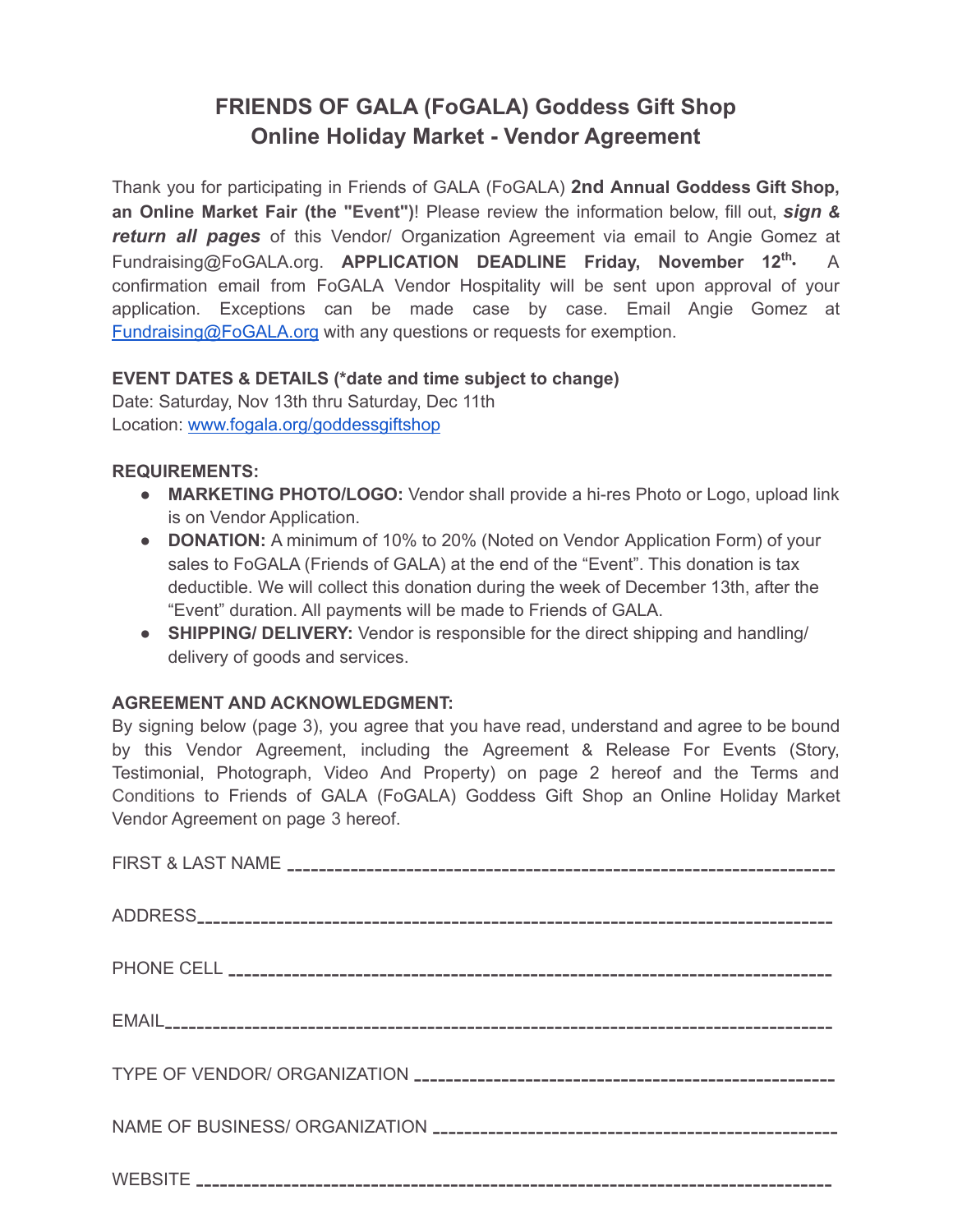## **AGREEMENT & RELEASE FOR EVENTS STORY, TESTIMONIAL, PHOTOGRAPH, VIDEO AND PROPERTY**

For good and valuable consideration, the receipt and adequacy of which are acknowledged, you ("I" and "me") agree as follows:

l. I am attending *Friends of GALA's (FoGALA)* 2nd Goddess Gift Shop, an Online Holiday Market (the "Event"). I represent that there is no medical or physical condition which would prevent me from participating in any activities conducted at the Event, and that I have not been instructed by any physician not to participate in such activities.

2. I acknowledge that the rights granted to herein shall extend to *FoGALA* and Los Angeles Unified School District, and their respective officers, directors, employees, representatives, agents, successors and assigns (collectively, *" FoGALA" ).*

3. *FoGALA* may copyright, use, publish, republish, and otherwise reproduce, modify and distribute my story, testimonial and interview comments, and photographs/video of me and/or my property (as applicable} taken by *FoGALA* or otherwise provided to *FoGALA* by me ("Materials ") in perpetuity in any and all print, electronic, digital and other media existing now or developed in the future, in whole or in part, including the likeness(es) of me, with or without other persons, that are included in the Materials, whether in composite or distorted character or form, world wide, for any lawful purpose whatsoever.

4. I waive, release and discharge *FoGALA* from any and all (a) claims and demands arising out of or in connection with the use of the Materials (including the likenesses and/or name of me) including without limitation any and all claims for libel, defamation, claims for invasion of privacy, publicity or personality or similar matter, claims for infringement of "moral rights", all rights under common law, the Lanham Act, the Copyright Act, and any and all claims for royalties or compensation other than as may be expressly provided in a written agreement between *FoGALA* and myself.

5. I also understand that I hereby assume the risk of any and all accidents or injuries of any kind which may be sustained by anyone or anything by reasons of or in connection with my participation in the Event and I hereby release, discharge and absolve *FoGALA,* and its employees, offices, agents and representatives from any and all liability or responsibility for any and all accidents or injuries sustained by anyone or anything as a result of my participation in the Event, except to the extent such accident or injury is the result of the negligence of any of *FoGALA,* or its employees, offices, agents and representatives.

6. I represent and warrant that: (a) any story, testimonial, interview comments and/or information I provide accurately reflect my opinions and experiences and that they are true and correct to the best of my knowledge and belief; (b) any photographs and videos I provide are owned by me, including the copyright, and I have the right to authorize *FoGALA* to use such photographs and videos; (c} I am of legal age and have the right to contract in my own name; (d) I have the full power and authority to grant all of the rights conveyed to FoGALA in this Agreement & Release; and (e) I have read the above Agreement & Release, prior to its execution, and am fully familiar with its contents.

7. This Agreement & Release shall be governed by and construed in accordance with the laws of the State of California, USA, notwithstanding its conflict of laws principles. No modifications of this Agreement & Release or any of its terms shall be effective unless in writing signed by the duly authorized representatives of Friends of GALA and me.